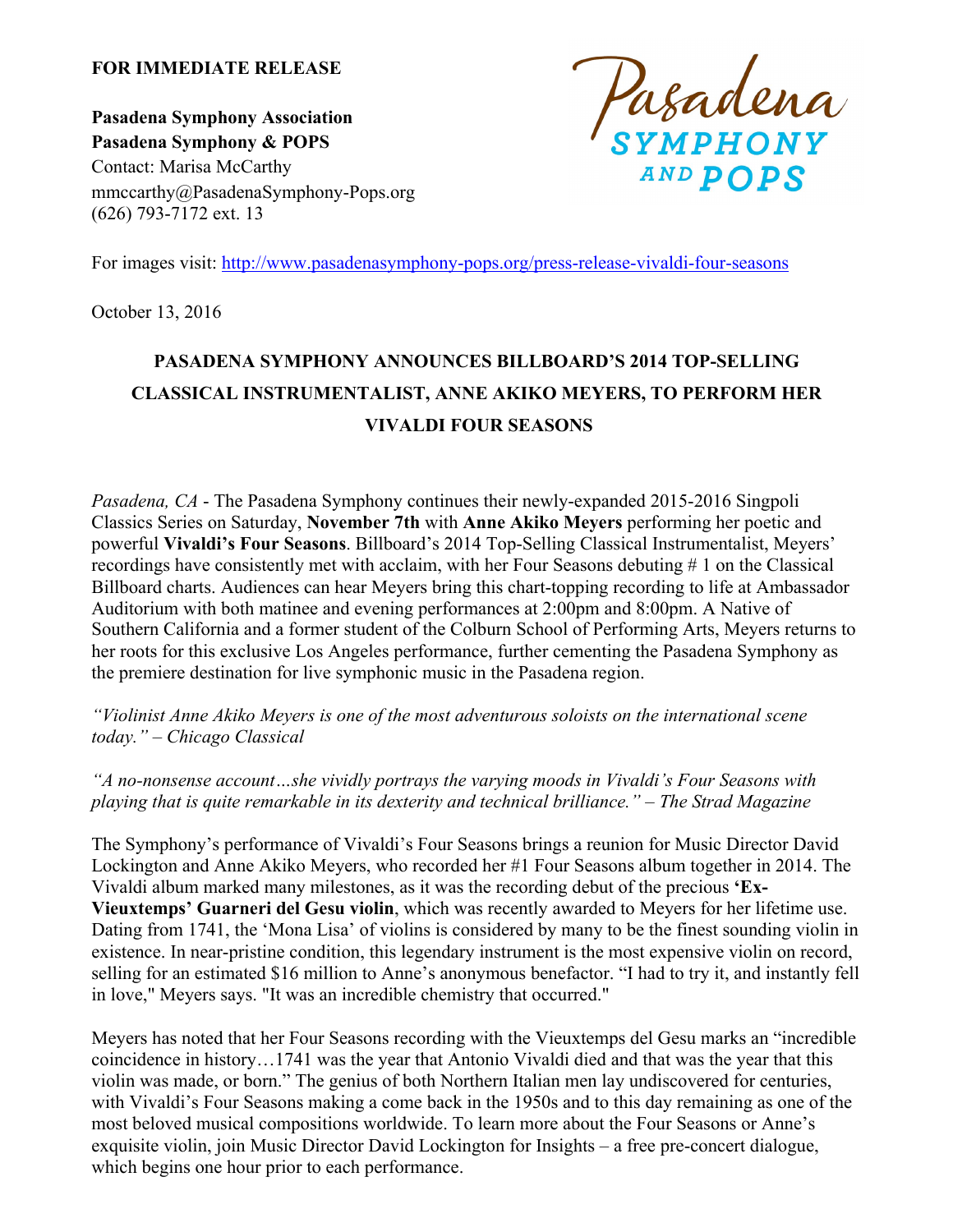The Pasadena Symphony provides a socially vibrant experience specially designed for the music lover, the social butterfly or a date night out, and the inner epicurean in us all. Enjoy a drink or a bite in the luxurious Sierra Auto Symphony Lounge, yet another addition to the delightful and elegant concert experience the Pasadena Symphony offers. A posh setting at Ambassador Auditorium's beautiful outdoor plaza, the lounge offers specialized menus for each concert by Claud  $\&$  Co for both lunch and dinner, a full bar and fine wines by Michero Family Wines, plus music before the concert and during intermission.

The Pasadena Symphony presents matinee and evening performances at 2:00pm and 8:00pm at Ambassador Auditorium, located at 131 South St. John Avenue, Pasadena, CA. Ticket prices start at \$35 and may be purchased online at www.pasadenasymphony-pops.org or by calling (626) 793-7172.

# **IF YOU GO:**

- **What:** The Pasadena Symphony presents Vivaldi Four Seasons.
- **When:** Saturday, November 7 at 2:00 p.m. and 8:00 p.m.
- **Where:** Ambassador Auditorium | 131 South St. John Avenue, Pasadena, CA 91105
- **Cost:** Tickets start at \$35.00
- **Parking:** Valet parking is available on Green Street for \$15. General parking is available in two locations: next to the Auditorium (entrance on St. John Ave) at the covered parking structure for \$10 and directly across the street at the Wells Fargo parking structure (entrance on Terrace at Green St). ADA parking is located at the above-ground parking lot adjacent to the Auditorium (entrance on St. John Ave.) for \$10. Parking purchased onsite is cash only.
- **Sierra Auto Symphony Lounge:** Located on the plaza at Ambassador Auditorium. Opens at 12:30 pm before the matinee and 6 pm before the evening performance.
- **Pre-Concert Discussion:** Pre-concert discussions with David Lockington begins one hour before curtain and is available to all ticket holders at no cost.

###

# **ABOUT THE ARTISTS**

# **Anne Akiko Meyers**

Anne Akiko Meyers is one of the most celebrated violinists embraced around the world today. Her passionate performances, purity of sound and deeply poetic interpretations, innovative programming and commitment to commissioning new works, her rare ability to connect with audiences from the concert stage, online, in television, and radio broadcasts, Meyers has actively maintained an extensive touring schedule for close to 30 years. She regularly performs in recital and as guest soloist with many of the world's top orchestras, and is a best-selling recording artist who has released 32 albums. In 2014, Meyers was the top-selling traditional classical instrumental soloist on Billboard charts.

This fall highlights include a nationwide PBS broadcast special and Naxos DVD release featuring the world premiere of Samuel Jones Violin Concerto with the All-Star Orchestra led by Gerard Schwarz and the French premiere of Mason Bates Violin Concerto with Leonard Slatkin and the Orchestre de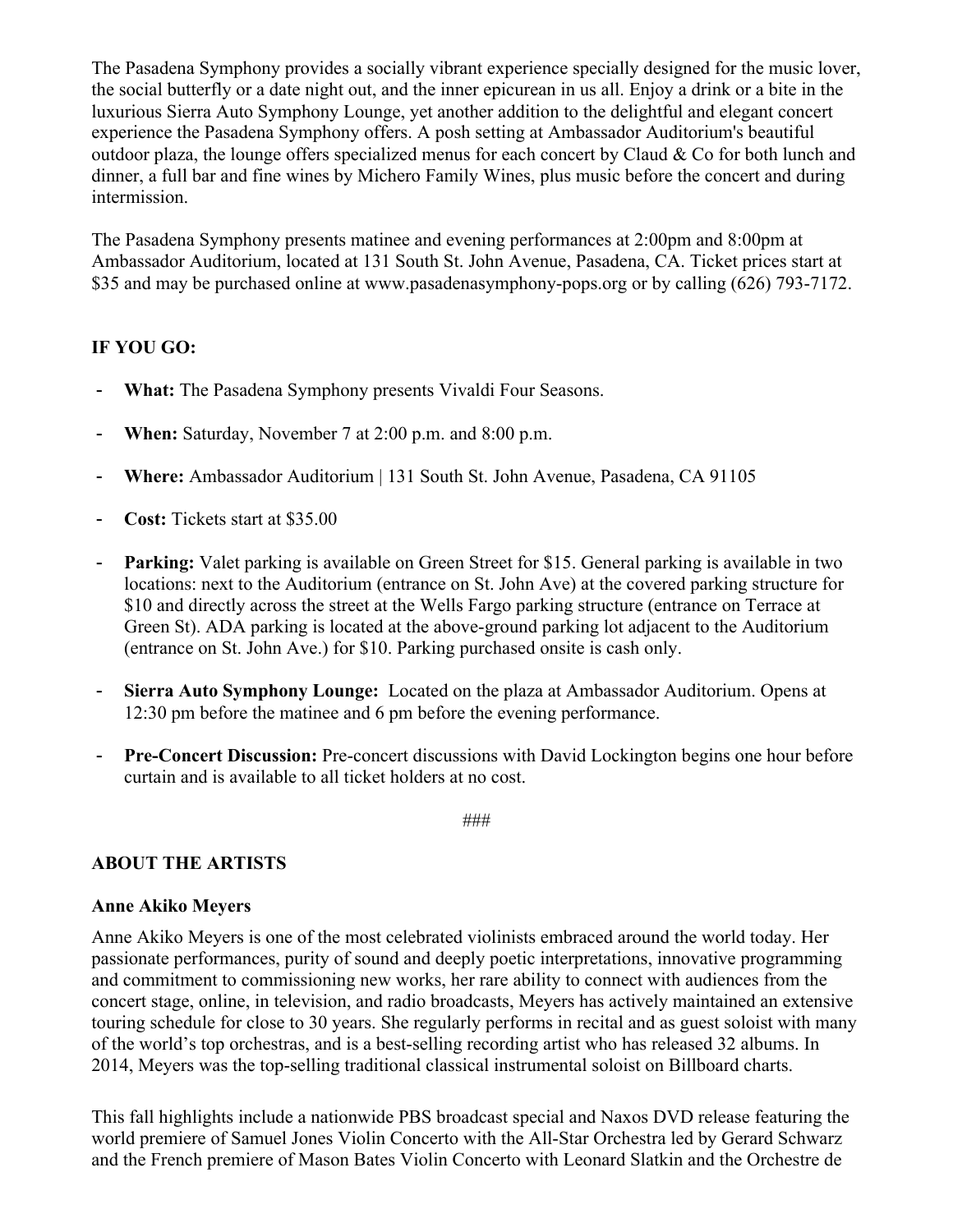Lyon. Two new recordings will be released – Naïve Classics celebrates Arvo Pärt's 80th birthday with works for violin and orchestra, led by Kristjan Järvi and the MDR Leipzig Orchestra and "Serenade: The Love Album" a recording with Keith Lockhart and the London Symphony Orchestra, features the Bernstein Serenade and 10 newly commissioned arrangements from the American Songbook/Golden Movie Era. Meyers will perform recital and solo appearances throughout North America, Europe and the Middle East.

This past spring, on 24 hours notice, Meyers stepped in to perform and lead the conductor-less Orpheus Chamber Orchestra with the Mendelssohn Violin Concerto in Carnegie Hall and PA and garnered rave reviews. In 2014, eOne Music released The American Masters, Ms. Meyers's 30th release, featuring the world premiere recordings of the Mason Bates Violin Concerto and John Corigliano's 'Lullaby for Natalie' (written for the birth of Ms.Meyers's first born daughter). Also featured, the Samuel Barber Violin Concerto, with the London Symphony Orchestra, conducted by Leonard Slatkin. This recording made Google Play's, Best of 2014 and was heralded by critics and audiences alike. Anne also released the Four Seasons: The Vivaldi Album, which debuted at #1 on the classical Billboard charts. The Vivaldi Album was the recording debut of the 'Ex-Vieuxtemps' Guarneri del Gesu violin, dated 1741, which was awarded to Meyers for her lifetime use. This instrument is considered by many to be the finest sounding violin in existence.

Meyers's recent performances included recital and concerto appearances in North and South America, Europe and Asia, including performances with the Chicago, Detroit, Nashville, and Richmond Symphony Orchestras of the Mason Bates Violin Concerto, a work she co-commissioned and premiered with the Pittsburgh Symphony in December 2012. A champion of living composers, Meyers has actively added new works to the violin repertoire by commissioning and premiering works by composers such as Mason Bates, Jakub Ciupinski, John Corigliano, Brad Dechter, Jennifer Higdon, Samuel Jones, Wynton Marsalis, Akira Miyoshi, Arvo Pärt, Gene Pritsker, Einojuhani Rautavaara, J.A.C. Redford, Somei Satoh and Joseph Schwantner.

Anne Akiko Meyers has collaborated with a diverse array of artists outside of traditional classical, including jazz icons, Chris Botti and Wynton Marsalis, avant-garde musician, Ryuichi Sakamoto, electronic music pioneer, Isao Tomita, popera group, Il Divo and singer, Michael Bolton. She performed the National Anthem in front of 42,000 fans at Safeco Field in Seattle, and appeared twice on The Tonight Show and was featured in a segment on MSNBC's Countdown with Keith Olbermann that became the third most popular story of the year.

Recently, she was featured on *CBS Sunday Morning,* CBS' *The Good Wife*, NPR's Morning Edition with Linda Wertheimer and *All Things Considered* with Robert Siegel among many other media outlets. Anne was also featured on the popular Nick Jr. show *Take Me to Your Mother*, with Andrea Rosen on the episode, 'Andrea Gets in Tune'. Best-selling novelist Courtney Sullivan consulted with Ms. Meyers for *The Engagements*, and based one of the main characters loosely on Ms. Meyers's career. Anne also collaborated with children's book author and illustrator, Kristine Papillon, on *Crumpet the Trumpet*. A beautiful story/CD about a baby trumpet with Violetta, the violinist, played by Ms. Meyers.

Anne Akiko Meyers was born in San Diego, California and grew up in Southern California. Her teachers include Alice and Eleonore Schoenfeld at the Colburn School of Performing Arts, Josef Gingold at Indiana University, and Felix Galimir, Masao Kawasaki and Dorothy DeLay at the Juilliard School. She received the Avery Fisher Career Grant and serves on the advisory board of Composers Concordance and Young Concert Artists. Ms. Meyers lives with her husband and two young daughters in Austin, Texas.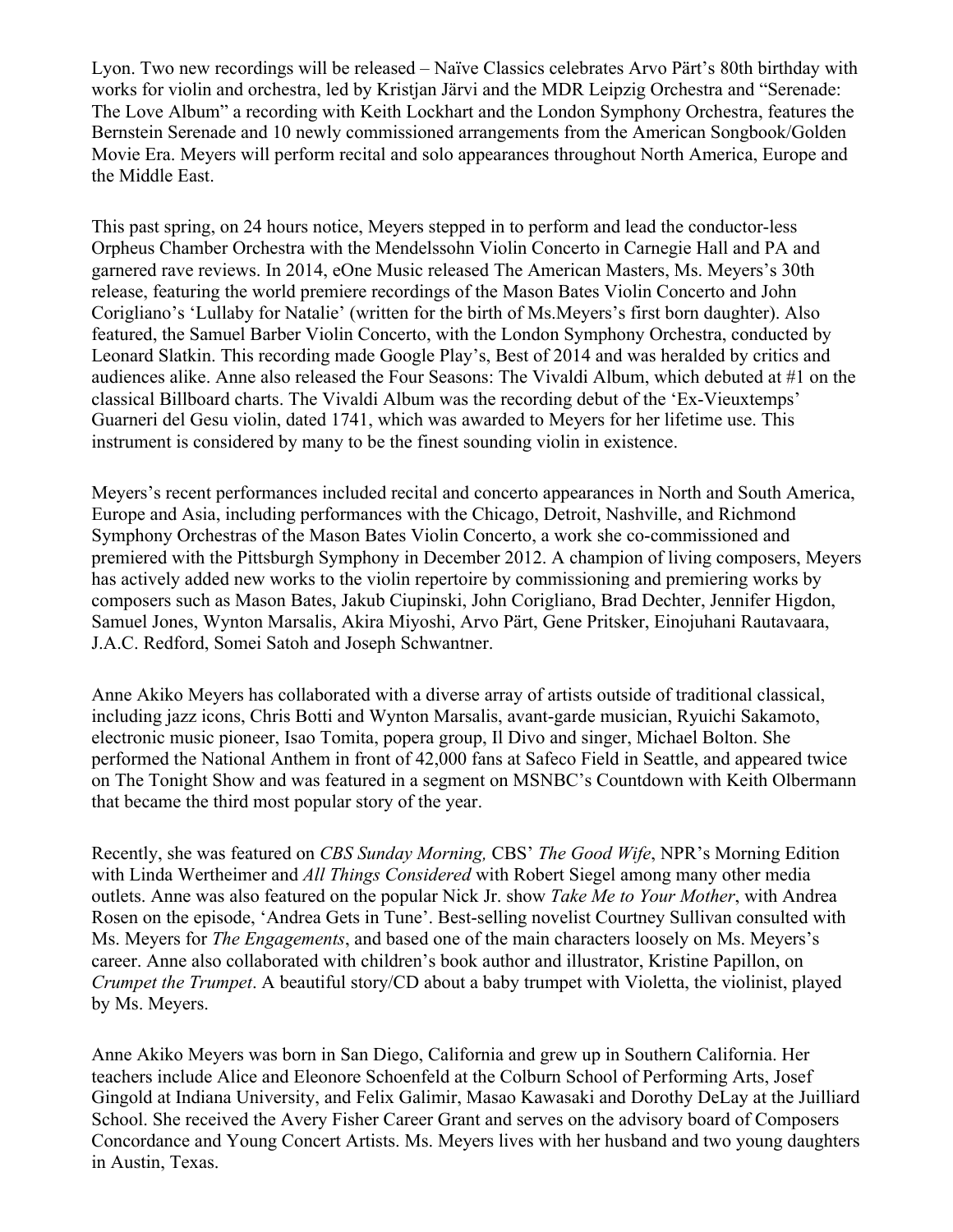# **David Lockington**

Over the past thirty-five years, David Lockington has developed an impressive conducting career in the United States. A native of Great Britain, he served as the Music Director of the Grand Rapids Symphony from January 1999 to May 2015, and is currently the orchestra's Conductor Laureate. He has held the position of Music Director with the Modesto Symphony since May 2007 and in March 2013, Mr. Lockington was appointed to the same position with the Pasadena Symphony. He also has a close relationship with the Orquesta Sinfonica del Principado de Asturias in Spain where he is currently the orchestra's Principal Guest Conductor, and beginning with the 15/16 season he will be one of three Artistic Partners with the Northwest Sinfonietta in Tacoma, Washington.

In addition to his current posts, since his arrival to the United States in 1978 Mr. Lockington has also held additional positions with American orchestras, including serving as Assistant Conductor of the Denver Symphony Orchestra and Opera Colorado and Assistant and Associate Conductor of the Baltimore Symphony Orchestra. In May 1993 he accepted the position of Music Director of the Ohio Chamber Orchestra, assumed the title of Music Director of the New Mexico Symphony Orchestra in September 1995 and was Music Director of the Long Island Philharmonic for the 96/97 through 99/2000 seasons.

Mr. Lockington's guest conducting engagements include appearances with the Saint Louis, Houston, Detroit, Seattle, Toronto, Vancouver, Oregon and Phoenix symphonies; the Rochester and Louisiana Philharmonics; and the Orchestra of St. Luke's at Carnegie Hall. Internationally, he has conducted the Northern Sinfonia in Great Britain, the Israel Chamber Orchestra, the China Broadcasting Symphony Orchestra in Beijing and Taiwan and led the English Chamber Orchestra on a tour in Asia.

Recent and upcoming guest conducting engagements include appearances with the New Jersey, Indianapolis, Vancouver, Utah, Pacific, Colorado, Nashville, San Diego, Syracuse, Edmonton, Alabama, Columbus and Kansas City symphonies, the Florida and Louisville Orchestras, the National Arts Centre Orchestra in Ottawa and the Buffalo and Calgary Philharmonics. Mr. Lockington's summer festival activities include appearances at the Grand Teton, Colorado Music, Interlochen, Chautauqua and Eastern Music festivals.

David Lockington began his career as a cellist and was the Principal with the National Youth Orchestra of Great Britain for two years. After completing his Bachelor of Arts degree at the University of Cambridge, Mr. Lockington came to the United States on a scholarship to Yale University where he received his Master's degree in cello performance and studied conducting with Otto Werner Mueller. He was a member of the New Haven Symphony Orchestra and served as assistant principal cellist for three years with the Denver Symphony Orchestra before turning to conducting.

# **ABOUT THE PASADENA SYMPHONY ASSOCIATION**

Recent Acclaim for the Pasadena Symphony and POPS:

*"The Pasadena Symphony signals a new direction…teeming with vitality...dripping with opulent, sexy emotion." – Los Angeles Times.* 

*"...full of pulsating energy from first note to last... the strings were lushly resonant, the wind principals were at the top of their games, and the brass rang out with gleaming vigor." – Pasadena Star News.*